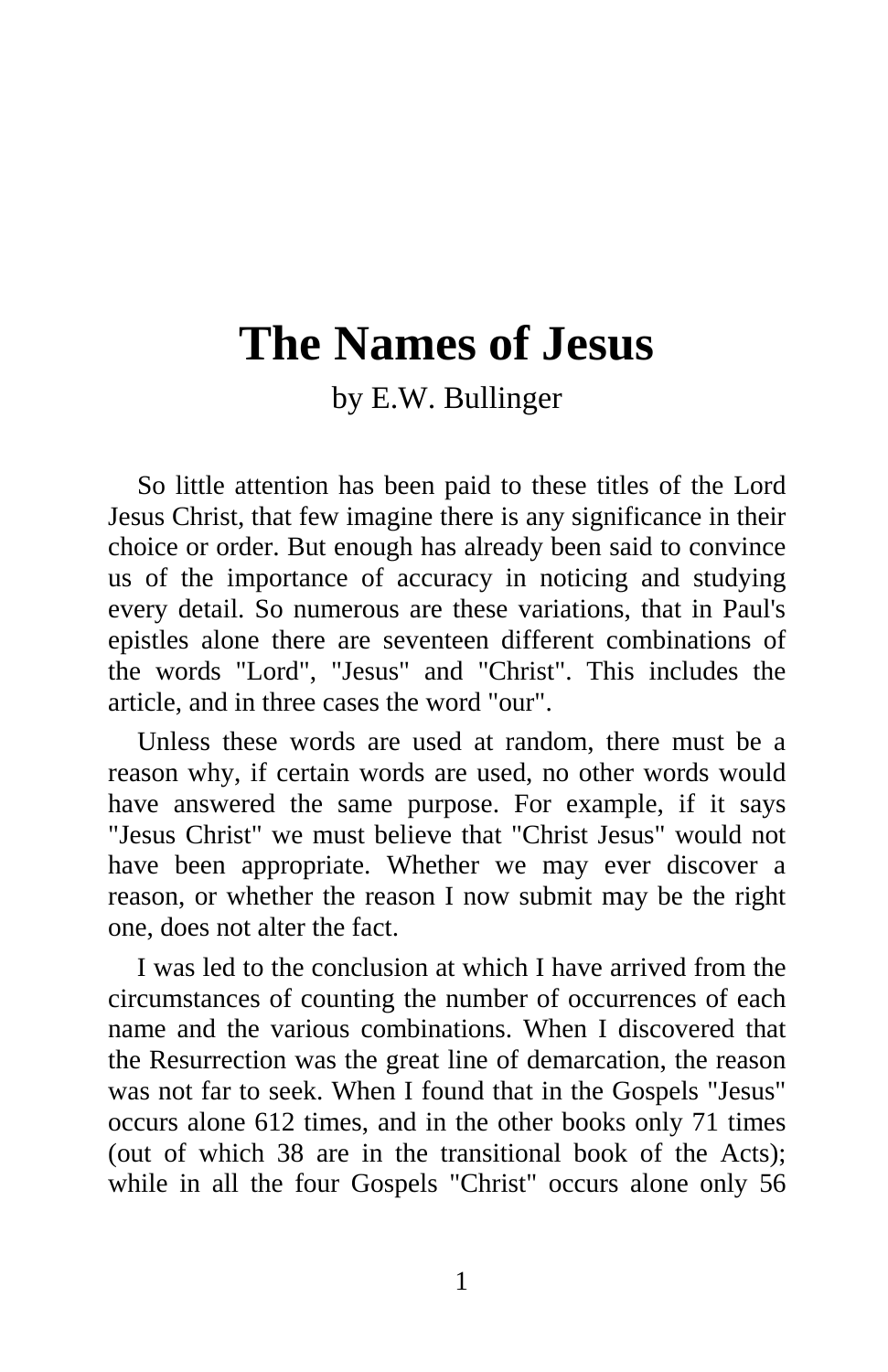times, and in the other books 256 times, the reason was clear. But let us look at the names in order:

#### **"Jesus"**

"Iesous". It means not merely "a saviour" because there is another word for that. It means really Jehovah our Saviour. "Thou shalt call His name Jesus, for He shall save His people from their sins" (Matthew 1:21). It was therefore, the name of His earthly life, and was associated with Him as the sinbearer, the sufferer, the man of sorrows. It was the name of His humiliation and shame. It was the name under which He was crucified. "This is Jesus" was the inscription on the Cross.

Notice then, that though it occurs alone some 683 times, it never occurs with an adjective. Let us learn to observe accurately what is omitted as well as what is written, and never say with sentimental Christians "blessed Jesus", "dear Jesus", "sweet Jesus". Nothing can add to the perfection of His person, His works or His ways; He needs no adjective to set Him forth.

Let us also be accurate in our use of scripture expressions. If we were all more careful in this matter, there would not be so many and great differences between us. Again, the expression "in Jesus" is not a scriptural expression. It does occur once in the English version in I Thessalonians 4:14, but following the Greek, this should read "by" or "through Jesus." "Yours in Jesus" is written in epistolary correspondence because the writers have not noticed that we are never said to be "in Jesus": but, as we shall presently see, we are always said to be "in Christ".

Jesus was His earthly name; and suffering, sorrow, and death were His earthly lot. But God raised Him from the dead, and then all was changed. "God hath made that same Jesus, whom ye have crucified, both Lord and Christ" (Acts 2:36). God has now ordained that the scene of His suffering shall be the scene of His glory, and "that at the name of Jesus (not the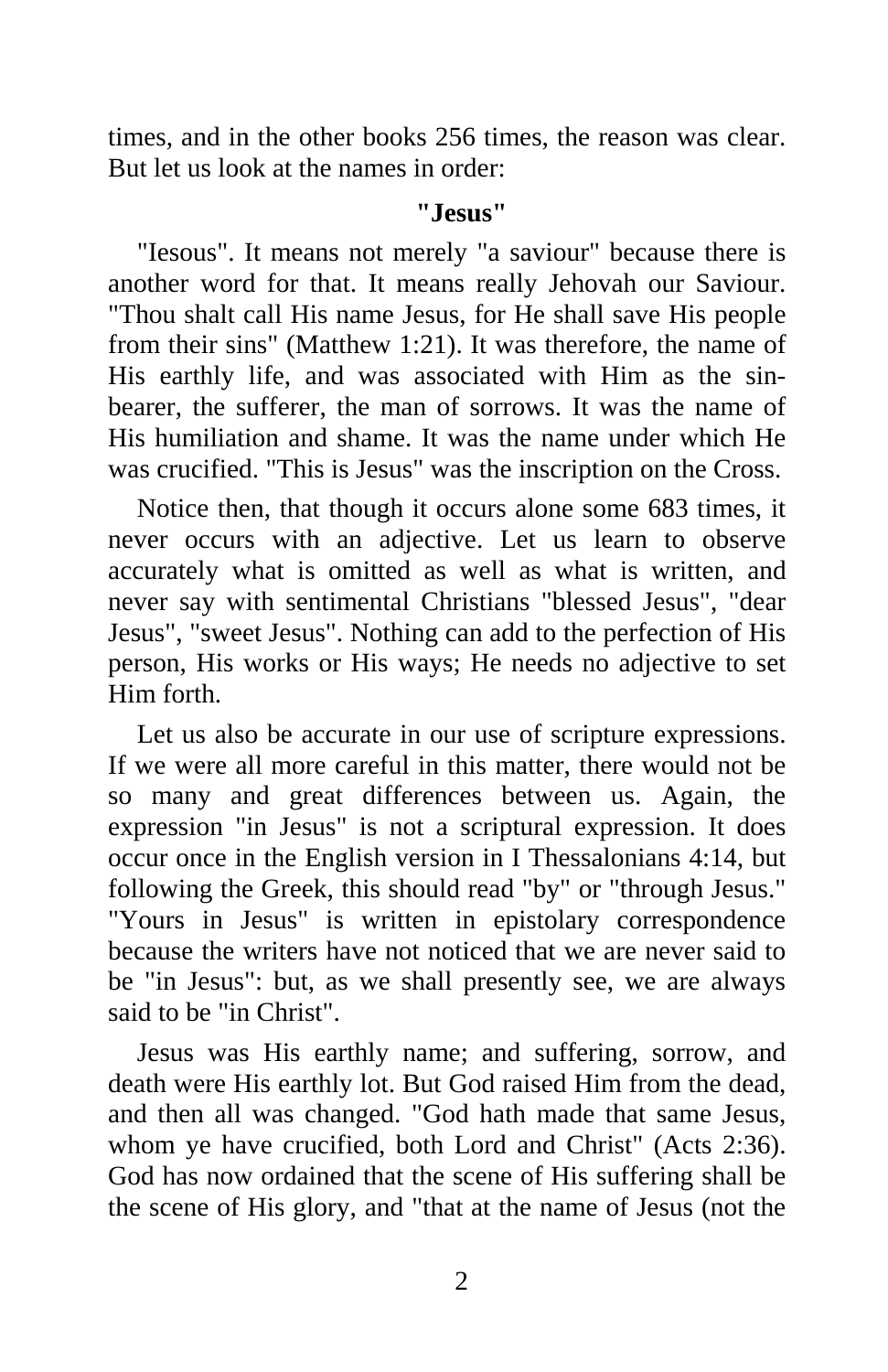Lord or Christ) every knee shall bow... and that every tongue should confess that Jesus Christ is Lord, to the glory of God the Father" (Philippians 2:10,11).

Whenever, therefore, you meet with the word "Jesus" alone, it bids you think of "the man of sorrows" who humbled Himself to death for you.

#### **"Christ"**

"Christos". This word means "anointed". It speaks of Him as the Anointed One. Anointed and appointed to carry out the gracious covenant of Jehovah as the light to lighten the Gentiles, and the glory of His people Israel.

As I have said, it occurs only about 56 times in the four Gospels, and then it is generally with the article, the Christ, His official title. The Christ who came unto His own, and was set for the blessing of Israel. But Israel knew not the day of their gracious visitation. They saw no beauty in Him that they should desire Him. But now, as raised from the dead, He is made the Head of His body — the church, anointed for blessing to His people.

In the other books therefore, we have this title 256 times, setting Him forth as the risen and glorified One, defining the believer's position as justified and accepted in Him. And hence, believers are always said to be "in Christ", quickened with Him, raised with Him, sitting together in the heavenlies with Him, blessed with all spiritual blessings in heavenly places in Him. We connect our position with Him as Christ, but we connect our responsibility to Him as —

# **"Lord"**

"Kurios". This title, according to its meaning, sets Him forth as the One who owns, and therefore as one having power and authority. Whenever we find this title, this is the thought connected with it. It is a title connected with the privileges and responsibilities of our position and standing "IN Christ". All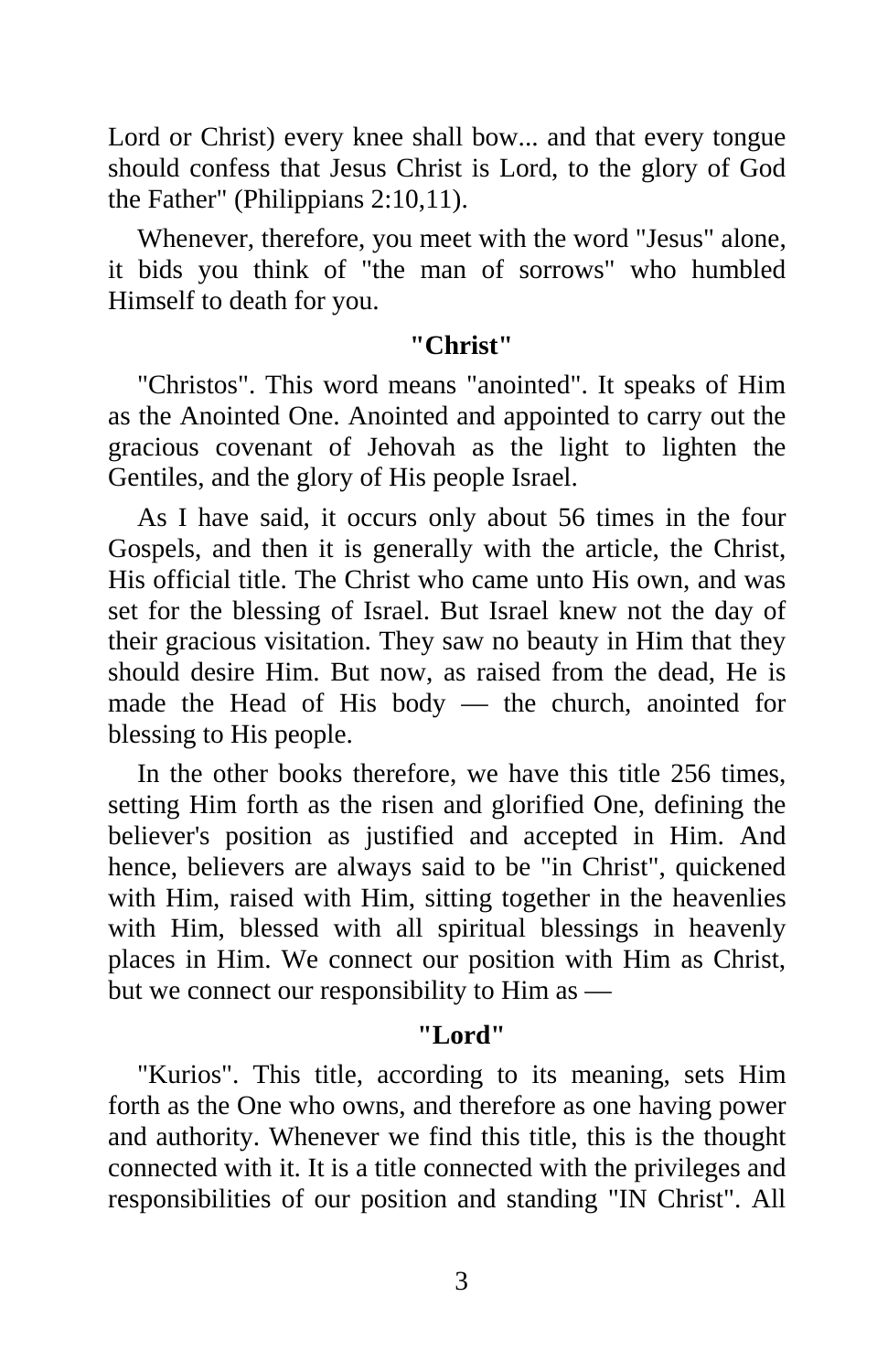the various conditions of life are associated with Him as "Lord" —

Marriage: "Marry only in the Lord" not merely "in Christ". That would mean you must marry only a Christian, but this means more, — not only that you are to marry a Christian, but, in doing so, you are to say "If the Lord will": you are to recognize His authority, whom you are to acknowledge in all your ways.

Wives: "As it is fit in the Lord" (Colossians 3:18).

Children: "Children, obey your parents in the Lord" (Ephesians 4:1).

Servants: "Do it heartily as to the Lord" (Colossians 3:23).

Believers: It is "the Lord's supper", "the cup of the Lord", "the body and blood of the Lord", "the Lord's table" (1 Corinthians 11). He, therefore, has a right to command, and say "Do this in remembrance of me".

Unbelievers: "No man can say that Jesus is the Lord but by the Holy Ghost". He may say He is Jesus or Christ, but to say that He is "Lord" is to take Him for our Master as well as our Saviour, it is to bow our wills to His, and take His yoke upon us. That is the work of the Holy Ghost.

# **"Jesus Christ"**

When we have this combination, the emphasis is on the first word, and our thoughts are conveyed from what He was to what He is, from His humiliation to His exaltation. You may translate it in your own minds as you read, "The humbled one who is now exalted" or "The suffering one who is now glorified". In every instance you will find the most remarkable accuracy.

# **"Christ Jesus"**

"Christ Jesus" conveys just the opposite thought. The glorified one who was once humbled. The exalted one who once suffered and died.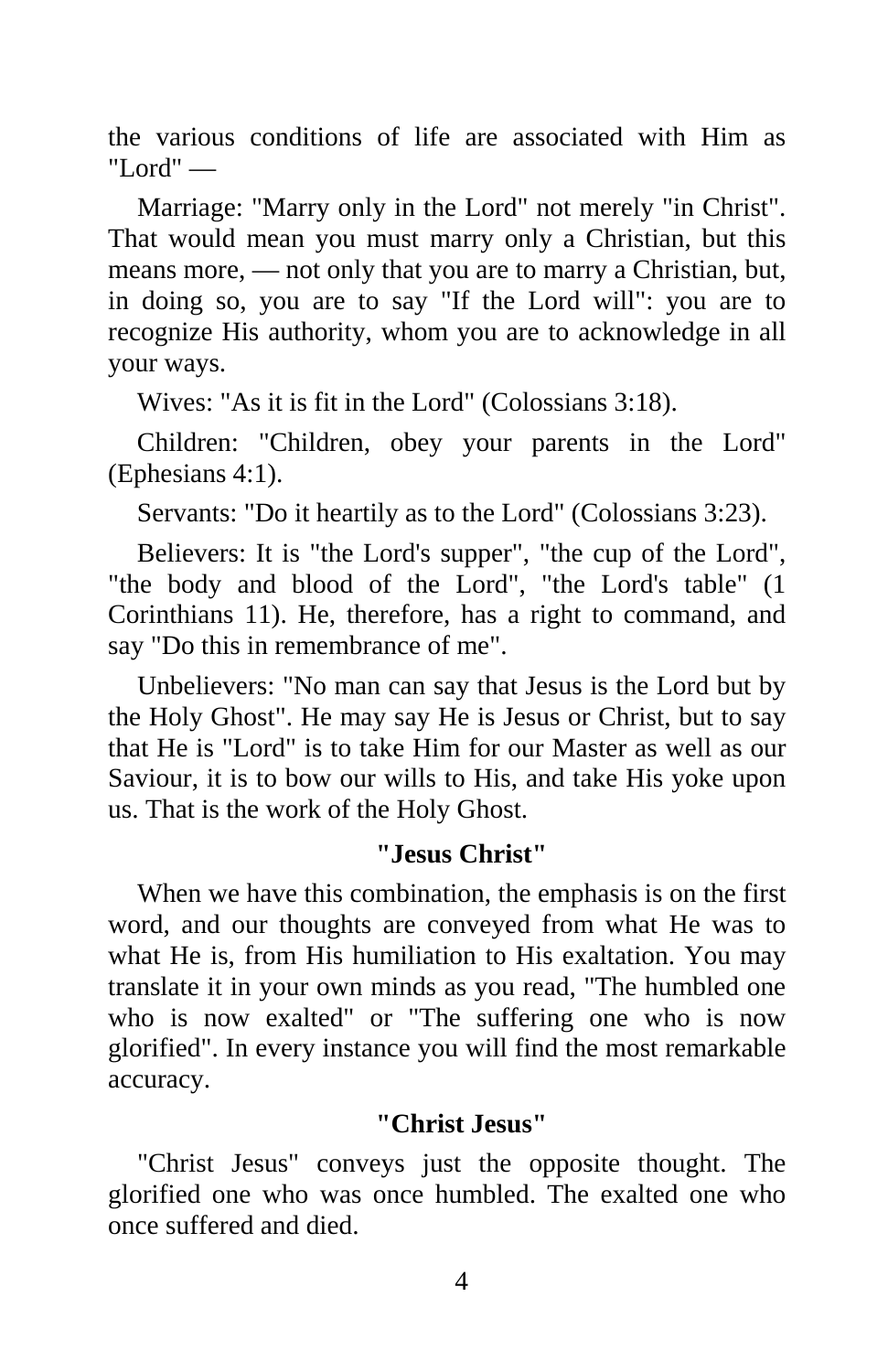I must not stop to give you many examples. The whole New Testament is one vast example. You will not find however, each passage equally clear. Sometimes you will see it at once, and it will give you the thought of the context; at another time, the context will tell you why the titles are used in a particular order.

Look at Philippians 2:5: "Let this mind be in you which was also in Christ Jesus". Why "Christ Jesus"? Why not "Jesus Christ"? Because the thought of the context is — from what He was to what He is. The next verse explains, "Who being in the form of God... made Himself of no reputation". Philippians 1:1,2: "Paul and Timotheus, the servants of JESUS CHRIST, to all the saints IN CHRIST JESUS... Grace be unto you and peace from God our Father, and from the LORD JESUS CHRIST". Here the Apostles were servants of Jesus (now exalted) servants of the One who sent them forth even as He was Himself sent forth, as a servant: but they wrote to the saints who were "in Christ" (once humbled) and they prayed that, as Lord and Master He would send forth to them grace and peace.

#### **"Son of Man"**

This title sets Him forth in His human nature, as the "second man", and as the "last Adam".

#### **"Son of God"**

This title reveals Him in His divine nature, and in His relation to God. Hence, in Him all who believe are "called the sons of God".

There is an important difference to be observed in the use and choice of these names. Sometimes they occur in close proximity. Notably in John 5:25. The hour is coming "when the dead shall hear the voice of the SON OF GOD and they that hear shall live". It is as Son of God that He is the quickener of the dead, as is explained in the next verse: "For as the Father hath life in Himself; so hath He given to the Son